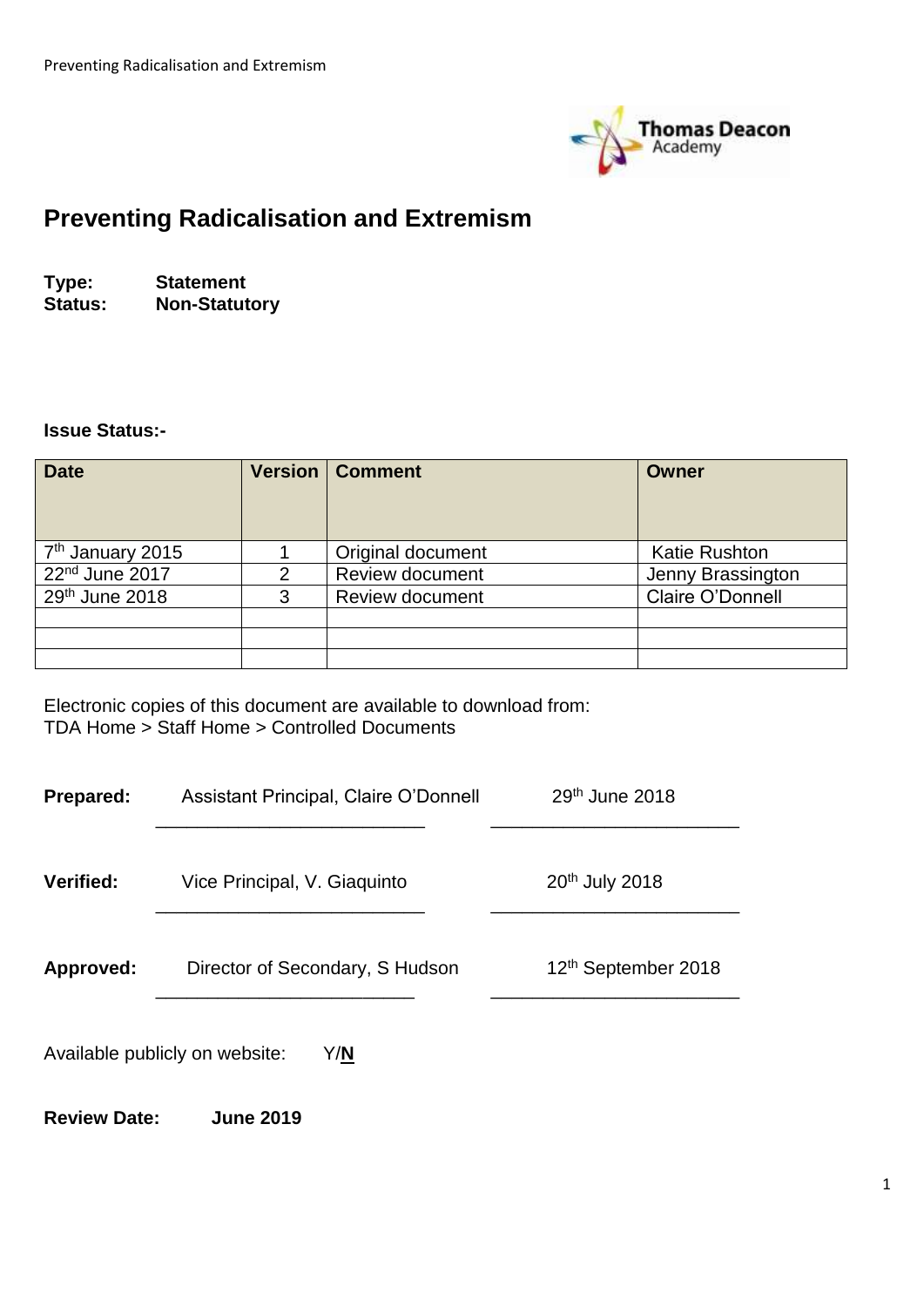# **Preventing Radicalisation and Extremism**

### **1. INTRODUCTION**

- 1.1. Thomas Deacon Academy fully recognises its responsibility to protect and safeguard the welfare of children and young people in its care including safeguarding against radicalisation and extremism.
- 1.2. The Academy also has a duty of care to its staff to ensure that adults within its learning community are safeguarded against radicalisation and extremism.
- 1.3. All staff are expected to uphold and promote the fundamental principles of British values, including democracy, the rule of law, individual liberty and mutual respect, and tolerance of those with different faiths and beliefs.
- 1.4. Radicalisation is defined as the act or process of making a person more radical or favouring of extreme or fundamental changes in political, economic or social conditions, institutions or habits of the mind. Extremism is defined as the holding of extreme political or religious views.

#### **2. REFERRAL MECHANISMS**

- 2.1. Any member of staff, volunteer or visitor to the Academy who is concerned about a child or adult within the Academy's learning community or receives a disclosure of a radicalisation or extremism nature **MUST** report it immediately to the designated safeguarding lead or a member of the child protection team.
- 2.2. Any concern received will be investigated by the safeguarding team and the on-site safer schools police officer. Where necessary referrals will be made to the Prevent team in line with the Channel guidance.

# **3. PREVENT STRATEGY**

- 3.1. Thomas Deacon Academy takes its responsibility for implementing the Prevent strategy very seriously. The Designated Safeguarding Lead acts as the Single Point of Contact for Prevent.
- 3.2. The Prevent Panel meets three times a year to ensure that the Academy has a clear, effective and up-todate action plan and risk assessment to prevent people from being drawn into terrorism.

# **4. ROLE OF THE CURRICULUM**

- 4.1. Our curriculum promotes respect, tolerance and diversity. Children are encouraged to share their views and recognise that they are entitled to have their own different beliefs which should not be used to influence others.
- 4.2. The Personal Development curriculum at Thomas Deacon Academy actively promotes fundamental British values including democracy, the rule of law, individual liberty and mutual respect, and tolerance of those with different faiths and beliefs. Personal safety, including safety on the internet, is an integral part of this curriculum and children are taught where to go for help and support if they feel unsafe online.
- 4.3. An open dialogue is encouraged with children being made aware that they are entitled to have their own beliefs but these should not be used to influence others. The Religious Education curriculum promotes discussion around a range of ethical issues and belief systems.